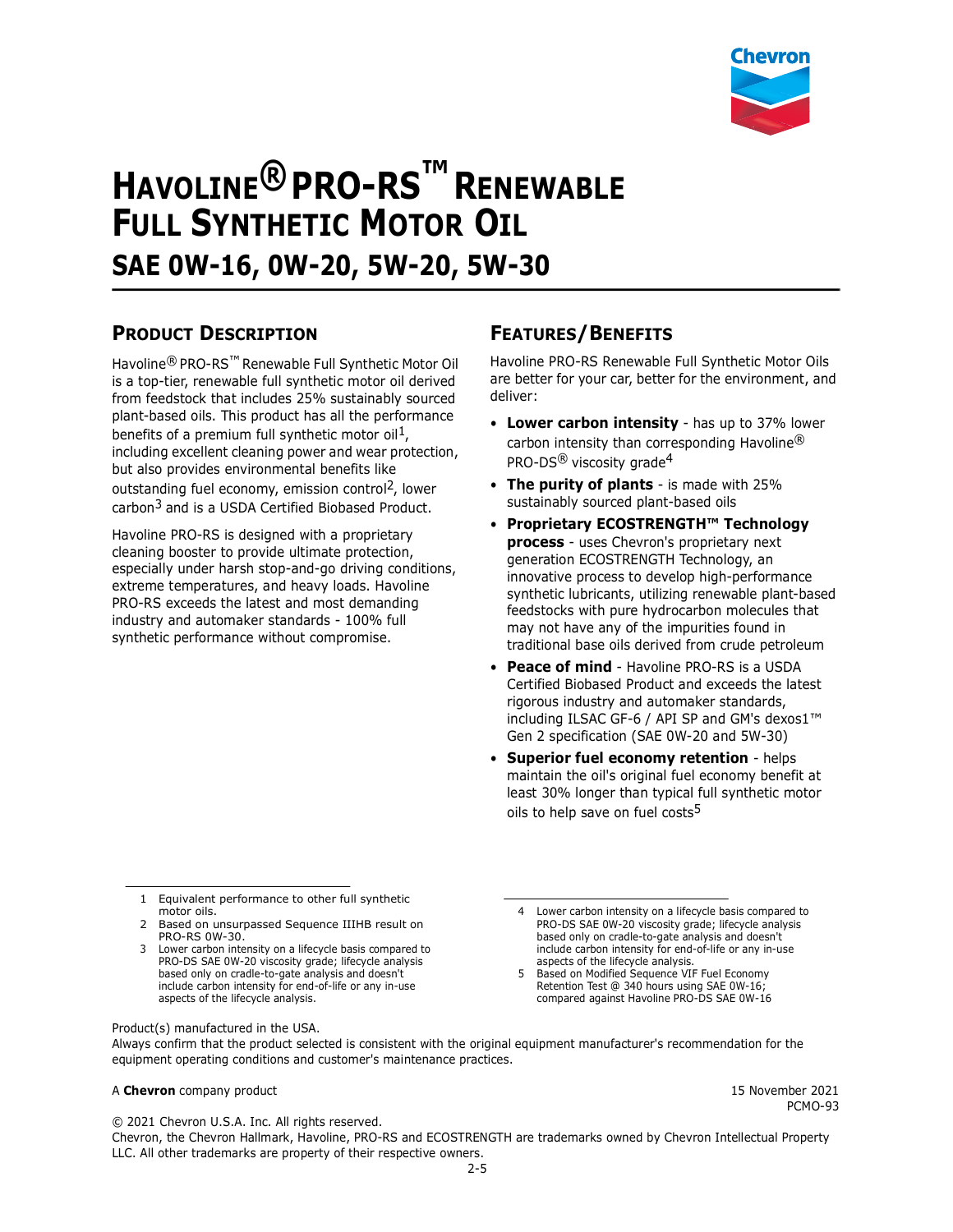- **Excellent thermal protection** helps maintain oils' original viscosity for longer, providing protection against oil breakdown and helping to keep engines running stronger, and for longer<sup>6</sup>
- **Enhanced engine performance** improved stability and lower volatility oil help reduce evaporative loss while in service, maintains oil performance for longer, and helps reduce oil consumption, which leads to less oil top off $\ell$
- **Environmental benefits** excellent fuel economy retention, outstanding emission control, lower carbon, and Havoline® PRO-RS™ is a USDA Certified Biobased Product.

### **PERFORMANCE CLAIMS**

- **Engine performance** Extreme stress tests show Havoline PRO-RS keeps engines running efficiently up to 1.3 times longer than corresponding full synthetic motor oil<sup>1</sup>
- **Lower Oil Volatility** Up to 19% lower volatility than corresponding full synthetic motor oil<sup>2</sup>
- **Turbocharger protection** Excellent turbocharger efficiency and protection helps extended the life of the turbocharger<sup>3</sup>
- **Sludge control and protection** best performing sludge control in the Havoline PCMO portfolio4 meets the most rigorous next generation OEM requirements<sup>5</sup> and provides protection to help keep engines running cleaner and longer.
- **Direct injection engine protection** Helps provide protection for critical engine parts against Low Speed Pre-Ignition (LSPI) in turbocharged direct injection engines
- **Piston deposit reduction**
	- 1. Based on Modified Sequence VIF Fuel Economy Retention Test using SAE 0W-16; compared against Havoline PRO-DS SAE 0W-16
	- 2. Based on Noack Volatility performance test using SAE 5W-20; compared against Havoline PRO-DS SAE 5W-20
	- 3. Based on GMTC turbocharge test using SAE 5W-30 (Turbo Coolant Temperature Increase after 1800 Cycles (%))
	- 4. Based on M271SL Sludge Test using SAE 5W-30; compared against Havoline PRO-DS SAE 5W-30
	- 5. Based on Sequence VH Sludge & Deposit Test using SAE 0W-20 and SAE 5W-30 viscosity grades

Always confirm that the product selected is consistent with the original equipment manufacturer's recommendation for the equipment operating conditions and customer's maintenance practices.

<sup>6</sup> Based on PVIS % (Percent Viscosity Increase) in the GM Oxidation & Deposits Test (GMOD) comparing Havoline PRO-RS 0W-20 and Havoline PRO-RS 5W-30 against Havoline PRO-DS 0W-20 and Havoline PRO-DS 5W-30

<sup>7</sup> As demonstrated in less oil consumption in GMOD test when Havoline PRO-RS 0W-20 and Havoline PRO-RS 5W-30 is compared to Havoline PRO-DS 0W-20 and Havoline PRO-DS 5W-30. As demonstrated in better Noack under ASTM D5800 test when compared to Havoline PRO-DS Full Synthetic SAE 5W-20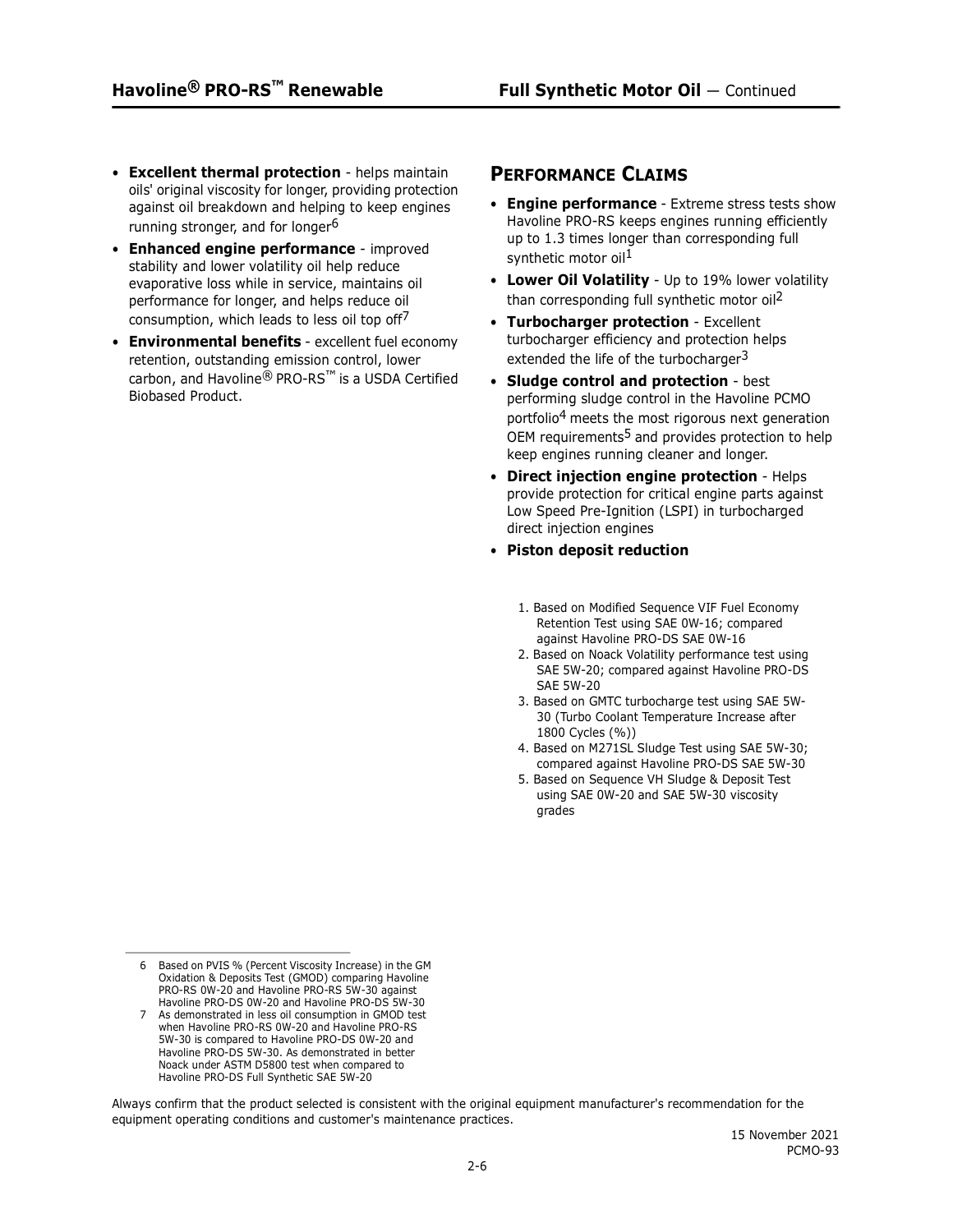## **APPLICATIONS, APPROVALS AND SPECIFICATIONS**

Havoline<sup>®</sup> PRO-RS<sup>™</sup> Renewable Full Synthetic Motor Oils provide outstanding protection, especially for hybrids, vehicles with direct-injection and turbochargers and those that require a full synthetic motor oil. Recommended for vehicles operating under harsh stop-and-go driving conditions, extreme temperatures, and heavy loads. For use in most domestic and import passenger cars, SUVs, pickup trucks and vans.

| <b>SAE Grade</b>                                 | $OW-16$ | $OW-20$                    | 5W-20 | 5W-30                      |
|--------------------------------------------------|---------|----------------------------|-------|----------------------------|
| API SP/SN Plus/Resource<br>Conserving            | X       | X                          | X     | X                          |
| <b>ILSAC GF-6A</b>                               |         | X                          | X     | X                          |
| <b>ILSAC GF-6B</b>                               | X       |                            |       |                            |
| Acura/Honda HTO-06                               |         |                            |       | X                          |
| Chrysler MS-6395                                 |         | X                          | X     | X                          |
| Fiat 9.55535-CR-1                                |         | X                          | X     | X                          |
| Ford WSS-M2C960-A11                              |         |                            | X     |                            |
| Ford WSS-M2C961-A12                              |         |                            |       | X                          |
| Ford WSS-M2C962-A13                              |         | X                          |       |                            |
| GM dexos1 Generation 2                           |         | License $#$<br>D135BPCG089 |       | License $#$<br>D135AWCG089 |
| GM 6094M                                         |         |                            | X     | X                          |
| GM 4718M                                         |         |                            |       | X                          |
| USDA BioPreferred <sup>®4</sup><br>Certification | X       | X                          | X     | X                          |

Meets or exceeds the following industry and OEM standards:

1 Compatible with Ford WSS-M2C945-A1/B1

2 Compatible with Ford WSS-M2C946-A1/B1

3 Compatible with Ford WSS-M2C947-A1/B1

4 BioPreferred is a trademark owned by the USDA

Always confirm that the product selected is consistent with the original equipment manufacturer's recommendation for the equipment operating conditions and customer's maintenance practices.